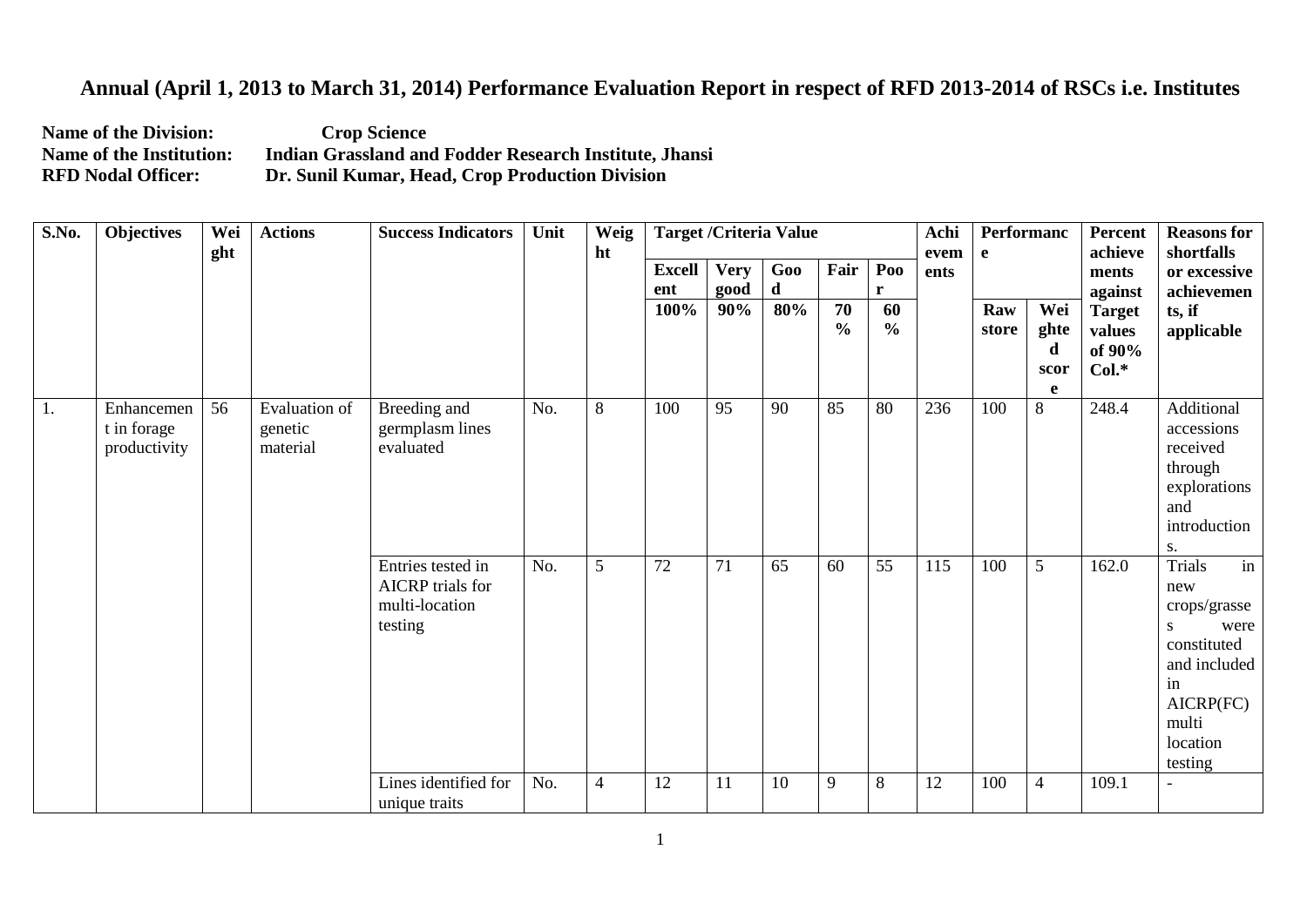|                  |                                             |                                               | Development<br>of improved<br>cultivars             | Entries contributed<br>for AICRP multi-<br>location trial     | No.                            | $\mathfrak{S}$ | 8              |                | 6              | 5              | 4              | 29         | 100 | 5              | 414.3 | Constitution<br>of trials in<br>new<br>crops/grasse<br>s from the<br><b>SAUs</b><br>partners |
|------------------|---------------------------------------------|-----------------------------------------------|-----------------------------------------------------|---------------------------------------------------------------|--------------------------------|----------------|----------------|----------------|----------------|----------------|----------------|------------|-----|----------------|-------|----------------------------------------------------------------------------------------------|
|                  |                                             |                                               |                                                     | Varieties identified<br>for release                           | No.                            | $\overline{4}$ | $\overline{4}$ | 3              | $\sqrt{2}$     |                | $\mathbf{0}$   | 9          | 100 | $\overline{4}$ | 300.0 | The<br>percentage<br>of zone wise<br>varieties<br>identificatio<br>n in NGM<br>was more.     |
|                  |                                             |                                               | Seed<br>production<br>programme                     | Breeder seed<br>produced                                      | $\overline{W}t$ . in<br>quinta | <sup>12</sup>  | 850            | 750            | 700            | 650            | 600            | 875        | 100 | 12             | 116.7 |                                                                                              |
|                  |                                             |                                               |                                                     | Truthfully labelled<br>seed produced                          | Wt. in<br>quinta               | $\overline{4}$ | 300            | 280            | 260            | 240            | 200            | 325        | 100 | $\overline{4}$ | 116.1 |                                                                                              |
|                  |                                             |                                               | Development<br>of new<br>production<br>technologies | New technologies<br>tested                                    | No.                            | 10             | 5              | $\overline{4}$ | 3              | $\overline{2}$ | $\mathbf{1}$   | 5          | 100 | 10             | 125   |                                                                                              |
|                  |                                             |                                               |                                                     | Technologies<br>recommended                                   | No.                            | $\overline{4}$ | $\sqrt{2}$     |                | $\overline{0}$ | $\overline{0}$ | $\mathbf{0}$   | $\sqrt{2}$ | 100 | $\overline{4}$ | 200   |                                                                                              |
| $\overline{2}$ . | Efficient<br>22<br>utilization of<br>forage | Development<br>of feeding and<br>post harvest | Feeding systems<br>tested                           | No.                                                           | $\overline{10}$                | 6              | 5              | $\overline{4}$ | 3              | $\overline{2}$ | 6              | 100        | 10  | 120            |       |                                                                                              |
|                  | resources for<br>enhancing                  |                                               | technology                                          | Post harvest<br>technology tested                             | No.                            | 8              | 5              | $\overline{4}$ | $\mathfrak{Z}$ | $\overline{2}$ | 1              | 5          | 100 | 8              | 125   |                                                                                              |
|                  | livestock<br>productivity                   |                                               |                                                     | Technologies<br>recommended                                   | No.                            | $\overline{4}$ | $\sqrt{2}$     |                | $\overline{0}$ | $\overline{0}$ | $\overline{0}$ | $\sqrt{2}$ | 100 | $\overline{4}$ | 200   |                                                                                              |
| 3.               | Technology<br>disseminatio<br>n and         | 11                                            | Demonstration<br>s conducted                        | <b>Fodder Technology</b><br>Demonstrations<br>(FTD) conducted | No.                            | 6              | 1075           | 1050           | 1000           | 950            | 900            | 1250       | 100 | 6              | 119   |                                                                                              |